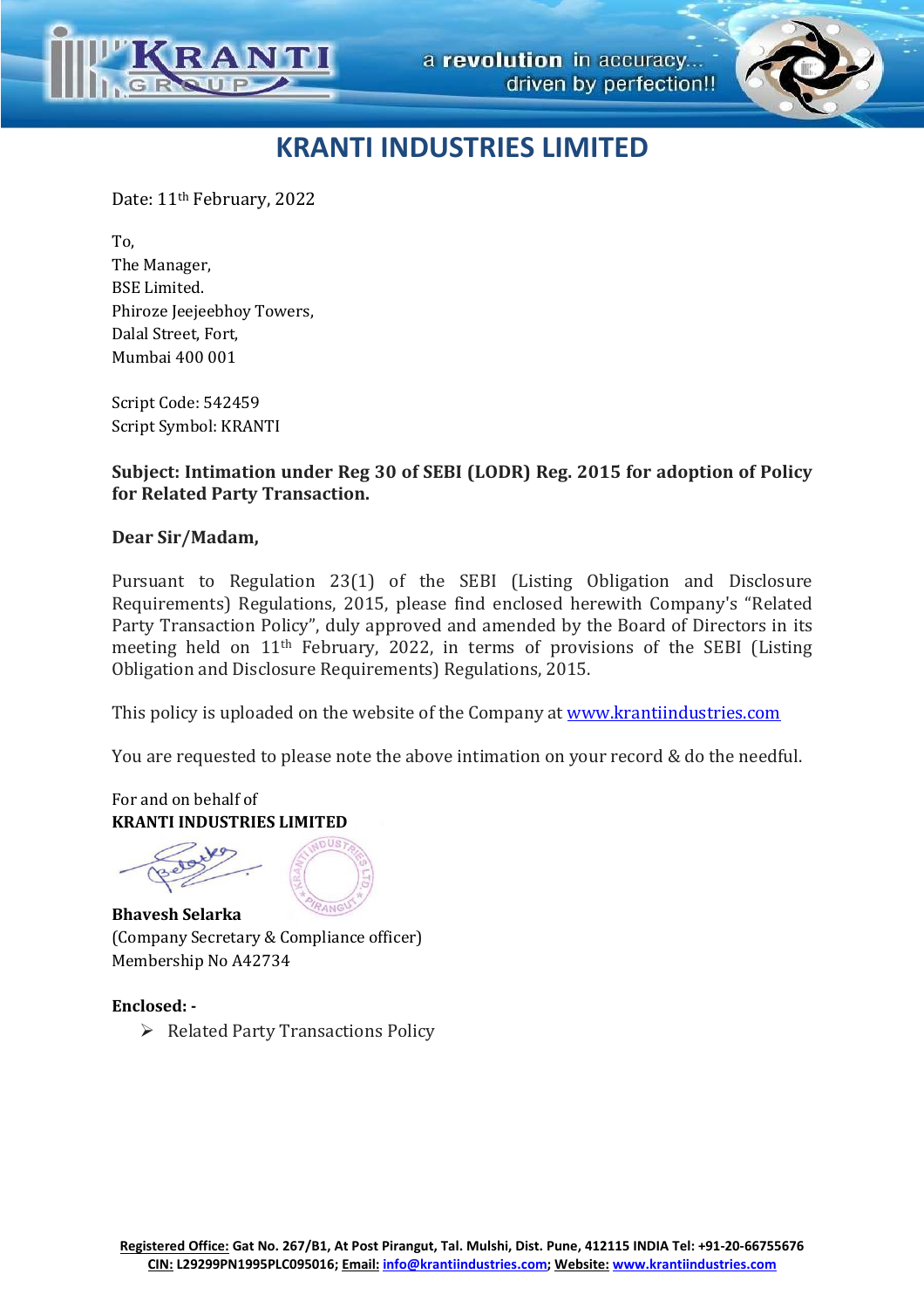



## **RELATED PARTY TRANSACTION POLICY**

### **(Effective from February 11, 2022)**

## **1. SCOPE AND PURPOSE OF THE POLICY**

Related party transactions can present a potential or actual conflict of interest which may be against the best interest of the company and its shareholders. Considering the requirements for approval of related party transactions as prescribed under the Companies Act, 2013 ("**Act**") read with the Rules framed there under and Regulation 23 of the SEBI (Listing Obligations and Disclosure Requirements) Regulations 2015 ("**SEBI Listing Regulations**"), Kranti Industries Limited (**"KIL"** or "**the Company**") has formulated guidelines for identification of related parties and the proper conduct and documentation of all related party transactions.

Regulation 23(1) of the SEBI Listing Regulations requires a company to formulate a policy on materiality of related party transactions and dealing with related party transactions.

In light of the above, KIL has framed this Policy on Related Party Transactions ("**Policy**"). The amendment to this Policy has been adopted by the Board of Directors of the Company based on recommendations of the Audit Committee and shall be effective from 11th February, 2022. Further, the Audit Committee would review and amend the Policy, whenever requires, subject to the approval of the Board from time to time.

### **2. OBJECTIVE OF THE POLICY**

The objective of this Policy is to set out (a) the materiality thresholds for related party transactions and; (b) the manner of dealing with the transactions between the Company and its related parties based on the Act, the SEBI Listing Regulations and any other laws and regulations as may be applicable to the Company.

### **3. DEFINITIONS**

- 3.1 "Arm's Length Transaction ('ALP')" means a transaction between two related parties that is conducted as if they are unrelated, so that there is no conflict of interest.
- 3.2 "Ordinary Course of Business ('OCB')" means a transaction which/wherein:
	- is carried out in the normal course of business envisaged in accordance with the Memorandum of Association ('MoA') of the Company as amended from time to time, or is as per historical practice with a pattern

**Registered Office: Gat No. 267/B1, At Post Pirangut, Tal. Mulshi, Dist. Pune, 412115 INDIA Tel: +91-20-66755676 CIN: L29299PN1995PLC095016; Email: info@krantiindustries.com; Website: www.krantiindustries.com**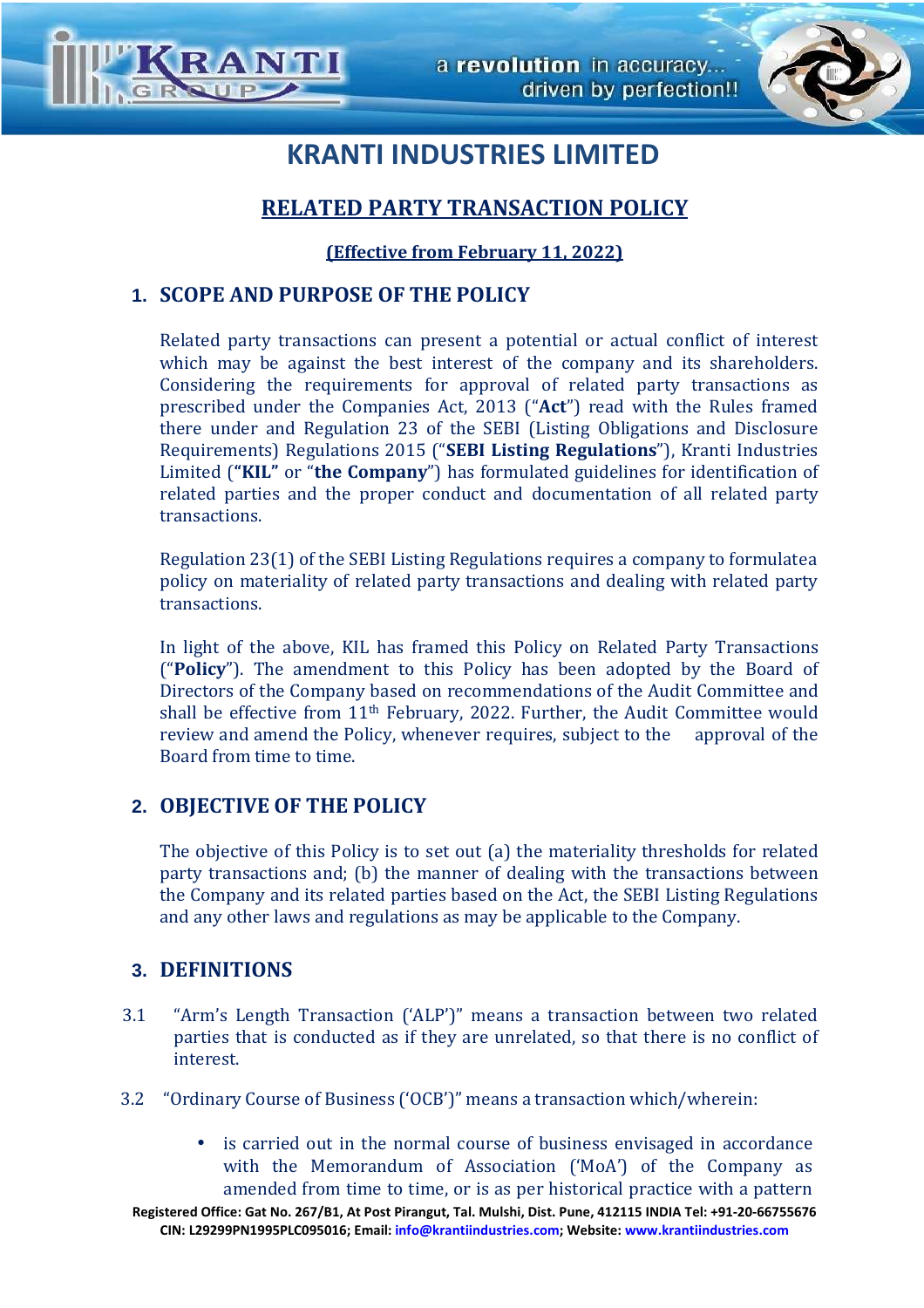

of frequency, or is in connection with the normal business carried on by the Company, or

- the income, if any, earned from such activity/transaction is assessed as business income in the Company's books of accounts and hence is a business activity, or
- is common commercial practice, or meets any other parameters/criteria as decided by the Board/Audit Committee.
- 3.3 "Material Related Party Transactions" shall have the same meaning as defined in Regulation 23 of the SEBI Listing Regulations.
- 3.4 "Relative" in relation to a related party shall have the same meaning assigned ton Section 2(77) of the Companies Act 2013.
- 3.5 "Related Party" shall have the same meaning as defined under Section 2(76) of the Act and Regulation 2(1)(zb) of the SEBI Listing Regulations.

Reference and reliance may be placed on the clarification issued by the Ministry of the Corporate Affairs, Government of India and SEBI and other Authorities from time to time on the interpretation of the term "Related Party".

- 3.6 "Related Party Transactions" shall have the meaning as defined under Regulation 2(1)(zc) of the SEBI Listing Regulations or as envisaged in Section 188(1) of the Companies Act 2013.
- 3.7 "Transaction" shall be construed to include single transaction or a group of transactions in a contract;
- 3.8 Any other term not defined herein shall have the same meaning as defined in the Companies Act, 2013, the Securities and Exchange Board of India (Listing Obligations and Disclosure Requirements) Regulations, 2015 or any other applicable law or regulation.

## **4. MATERIALITY THRESHOLDS**

- 4.1 Regulation 23 of the SEBI Listing Regulations requires the Company to provide materiality thresholds for transactions beyond which the shareholders' approval will be required by way of a resolution.
- 4.2 KIL has fixed its materiality thresholds at the level prescribed under explanation to Regulation 23(1) of the SEBI Listing Regulations as under:
	- 4.2.1. In case of Transaction involving payments made to a Related Party with respect to brand usage or royalty, if it exceeds Five percent (5%) of the annual consolidated turnover of the Company as per its last audited financial statements.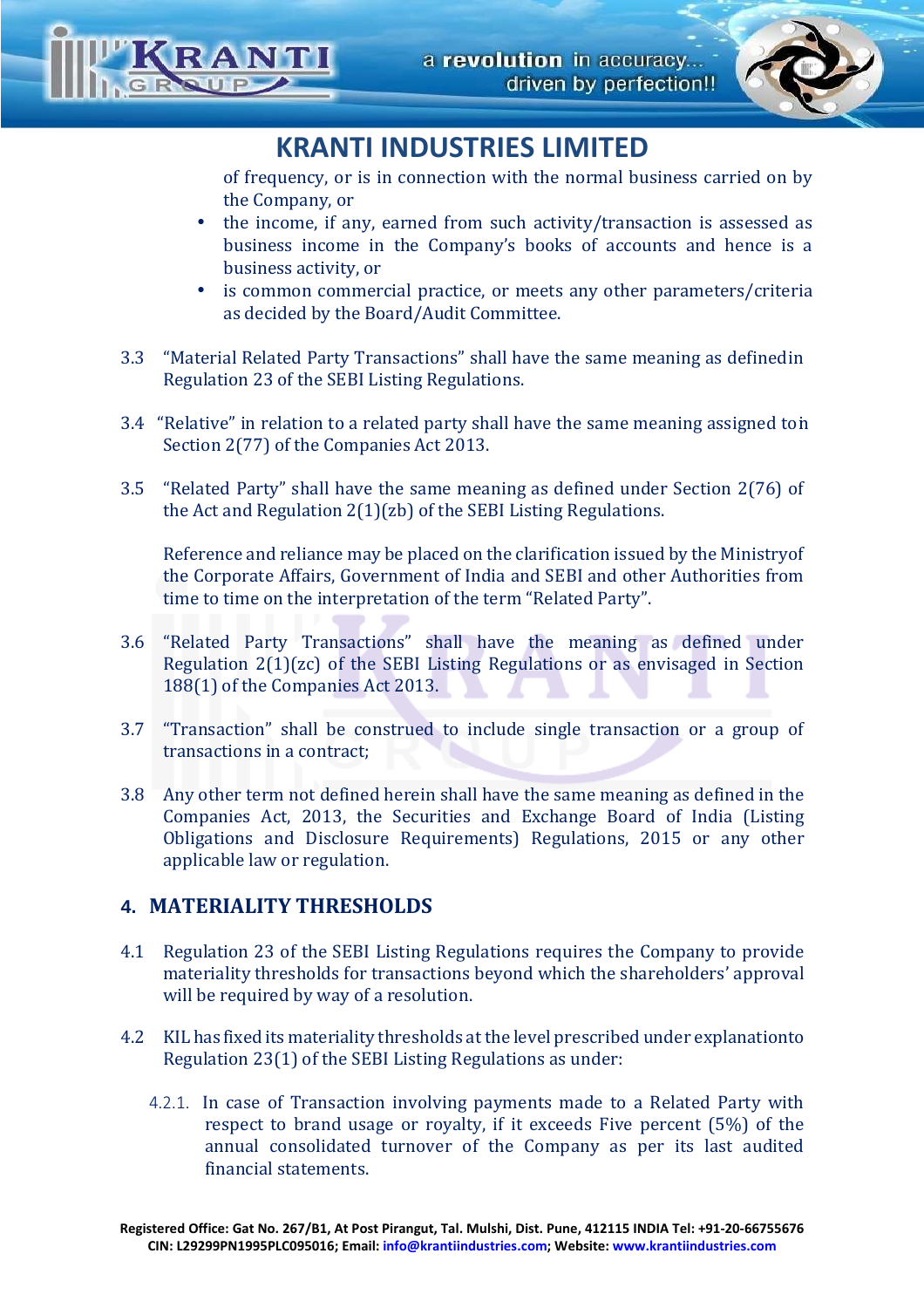

4.2.2. In case of any other Transaction, if the amount exceeds ten percent (10%) of the annual consolidated turnover of the Company as per last audited financial statements of the Company.

## **5. MANNER OF DEALING WITH RELATED PARTY TRANSACTIONS**

### 5.1 Identification of related parties

The Company has formulated guidelines for identification and updating the list of related parties as prescribed under Section 2(76) of the Act read with the Rules framed there under and Regulation 2(1)(zb) of the SEBI Listing Regulations.

### 5.2 Identification of related party transactions

The Company has formulated guidelines for identification of related party transactions in accordance with Section 188 of the Act and Regulation 2(1)(zc) of the SEBI Listing Requirements. The Company has also formulated guidelines for determining whether the transaction is in the ordinary course of business and at arm's length basis and for this purpose, the Company may seek external professional opinion, if necessary.

### 5.3 Procedure for approval of related party transactions

- 5.3.1 Approval of the Audit Committee
- 5.3.1.1. All related party transactions require prior approval of the Audit Committee.
- 5.3.1.2. However, the Company may obtain omnibus approval from the Audit Committee for such transactions, subject to compliances with the following conditions:

The Audit Committee shall lay down the criteria for granting the omnibus approval in line with the Policy and such approval shall be applicable in respect of repetitive transactions;

The Audit Committee shall satisfy itself the need for such omnibus approval and that such approval is in the interest of the company;

The omnibus approval shall provide details of (i) the name/s of the related party, nature of transaction, period of transaction, maximum amount of transactions, in aggregate, that can be entered into in a year, maximum value per transaction which can be allowed (ii) the indicative base price/current contracted price and the formula for variation in the price, if any and (iii) transactions which cannot be subject to the omnibus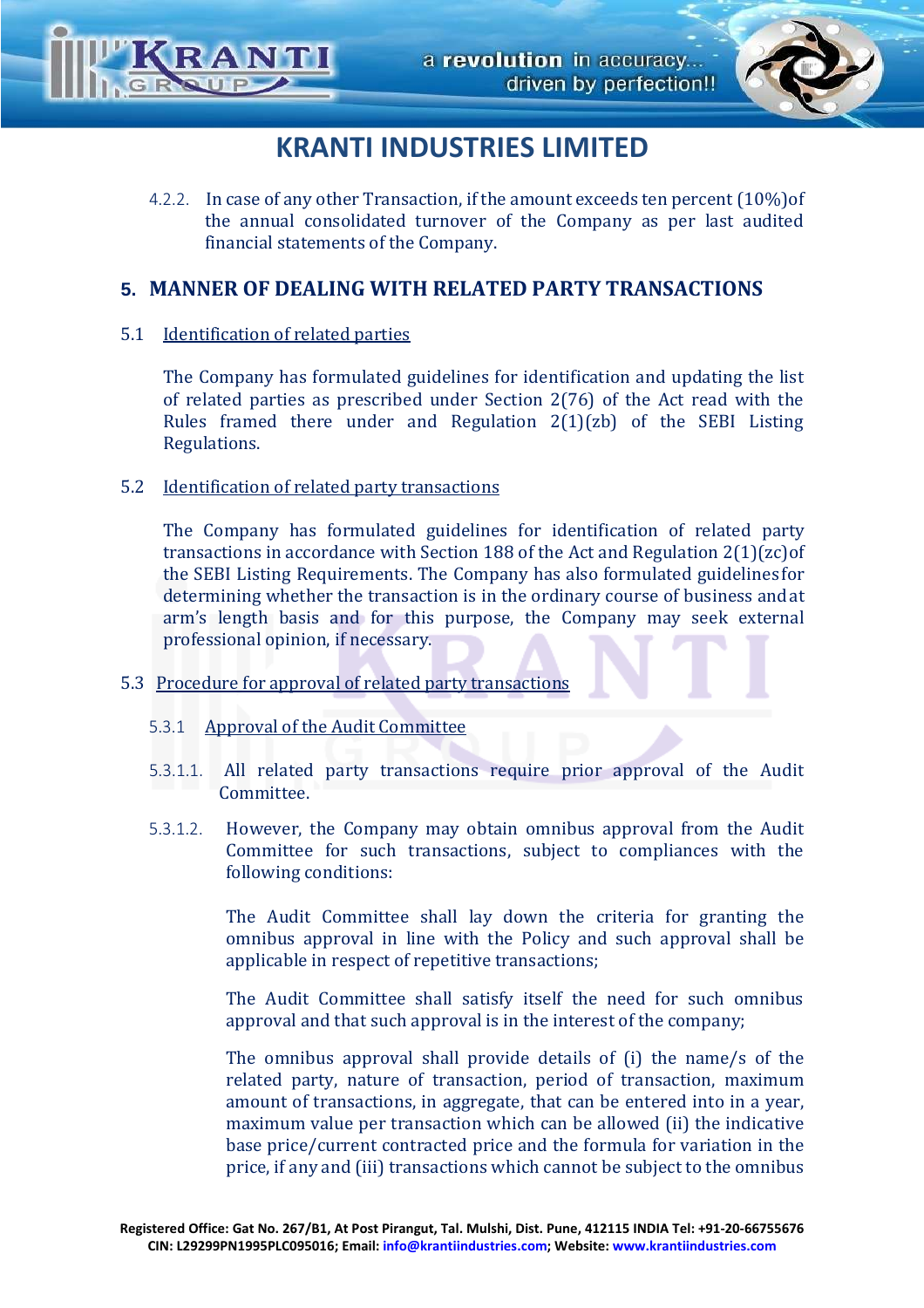

approval by the Audit Committee and (iv) such other conditions as the Audit Committee may deem fit.

- 5.3.1.3 However, in case of related party transactions which cannot be foreseen and where the above details are not available, Audit Committee may grant omnibus approval provided the value does not exceed Rs.1 crore per transaction;
	- The Audit Committee shall review, at least on a quarterly basis, the details of related party transactions entered into by the Company pursuant to each of the omnibus approval given;
	- Such omnibus approval shall be valid for a period not exceeding 1 financial year and shall require a fresh approval after expiry of such financial year.
- 5.3.1.4 For each category of transactions identified as per the Clause 5.2 of this policy, the Company has a specific framework and guidelines explaining the arm's length criteria to be followed by the Company, while entering into transactions falling under contracts and agreements with related parties identified as per Clause 5.1 of this policy. The Company while entering into RPTs will ensure adherence with the framework and guidelines and will maintain necessary documents for the same.
- 5.3.1.4.1 In compliance to the approval of the Board of Directors, the Audit Committee of the Company has specified following criteria for granting omnibus approval:
	- The maximum value of the transactions, in aggregate, which can be allowed under omnibus route in a year will be 25% of the annual consolidated turnover of the company as per its last audited financial statements.
	- The maximum value per transaction which can be approved under omnibus route will be the same as per the materiality threshold as defined in Clause 4 of the Policy.
	- While assessing a proposal put up before the Audit Committee/Board for approval, the Audit Committee/Board may review the following documents/seek *inter alia* the following information from the management in order to determine if the transaction is in the ordinary course of business and at arm's length or not:
	- Nature of the transaction i.e. details of goods or property to be acquired / transferred or services to be rendered / availed – including description of functions to be performed, risks to be assumed and assets to be employed under the proposed transaction;
	- Key terms (such as price and other commercial compensation contemplated under the arrangement) of the proposed transaction, including value and quantum;
	- Key covenants (non-commercial) as per the draft of the proposed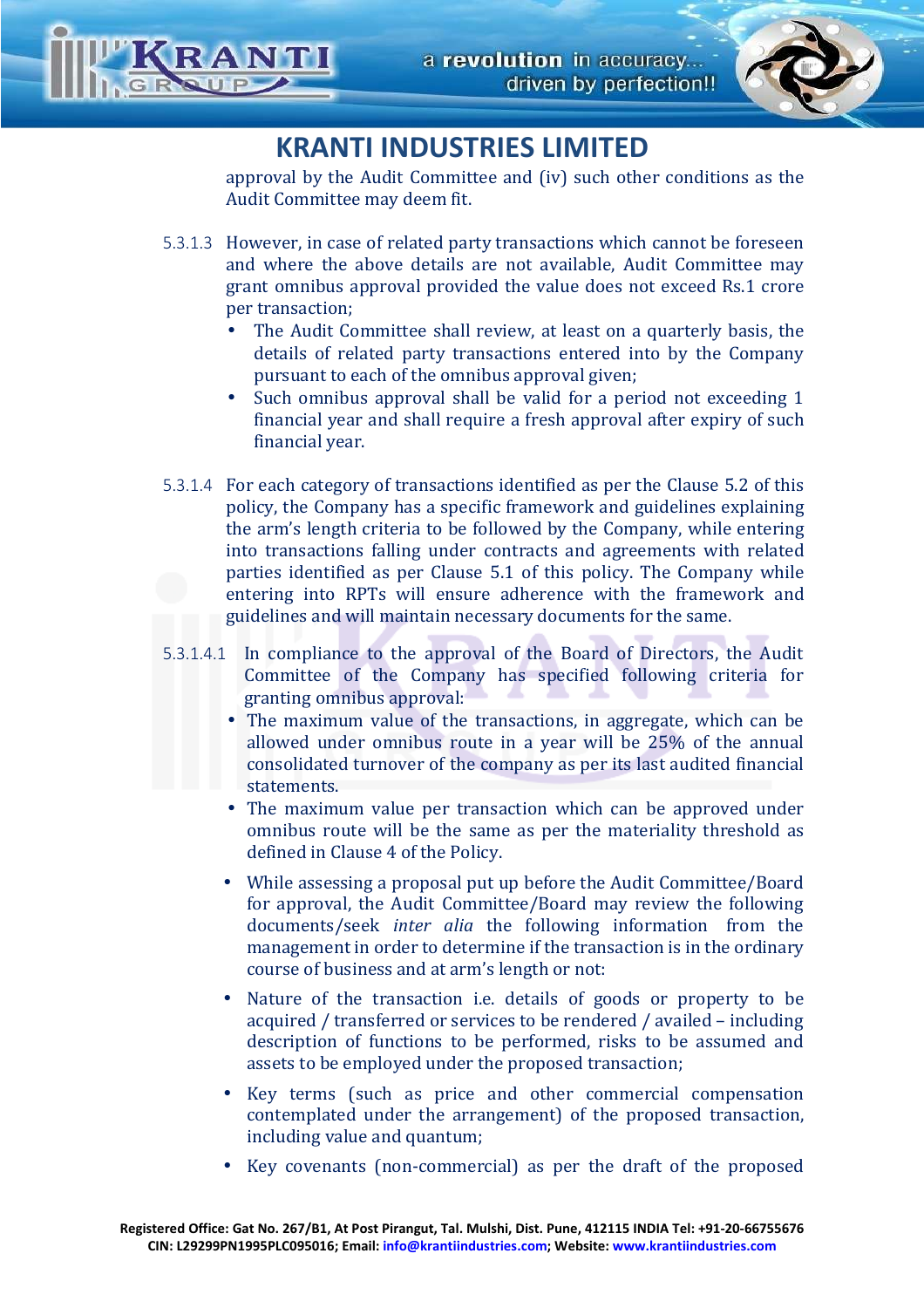

agreement/ contract to be entered into for such transaction;

- Special terms covered / to be covered in separate letters or undertakings or any other special or sub arrangement forming part of a composite transaction;
- Benchmarking information that may have a bearing on the arm's length basis analysis, such as:

 market analysis, research report, industry trends, business strategies, financial forecasts, etc.;

 third party comparable, valuation reports, price publications including stock exchange and commodity market quotations;

management assessment of pricing terms and business iustification for the proposed transaction;

 comparative analysis, if any, of other such transaction entered into by the company.

- 5.3.1.4.2 Transaction of following nature will not be subject to the omnibus approval of the Audit Committee:
	- Transactions which are not at arm's length or not in the ordinary course of business.
	- Transactions which are not repetitive in nature
	- Transactions exceeding materiality thresholds as laid down in Clause of the Policy
	- Transactions in respect of selling or disposing of an undertaking of the Company
	- Financial Transactions e g. Loan to related parties, Inter Corporate Deposits, subscriptions to bond, debenture or preference shares issued by the related parties.
	- Any other transaction the Audit Committee may deem not fit for omnibus approval

## 5.3.2 Approval of the Board of Directors of the Company

- 5.3.2.1 As per the provisions of Section 188 of the Act, all kinds of transactions specified under the said Section and which are not in the ordinary course of business or not at arm's length basis, are placed before the Board for its approval.
- 5.3.2.2 In addition to the above, the following kinds of transactions with related parties are also placed before the Board for its approval:
	- Transactions which may be in the ordinary course of business and at arm's length basis, but which are as per the policy determined by the Board from time to time (i.e. value threshold and/or other parameters)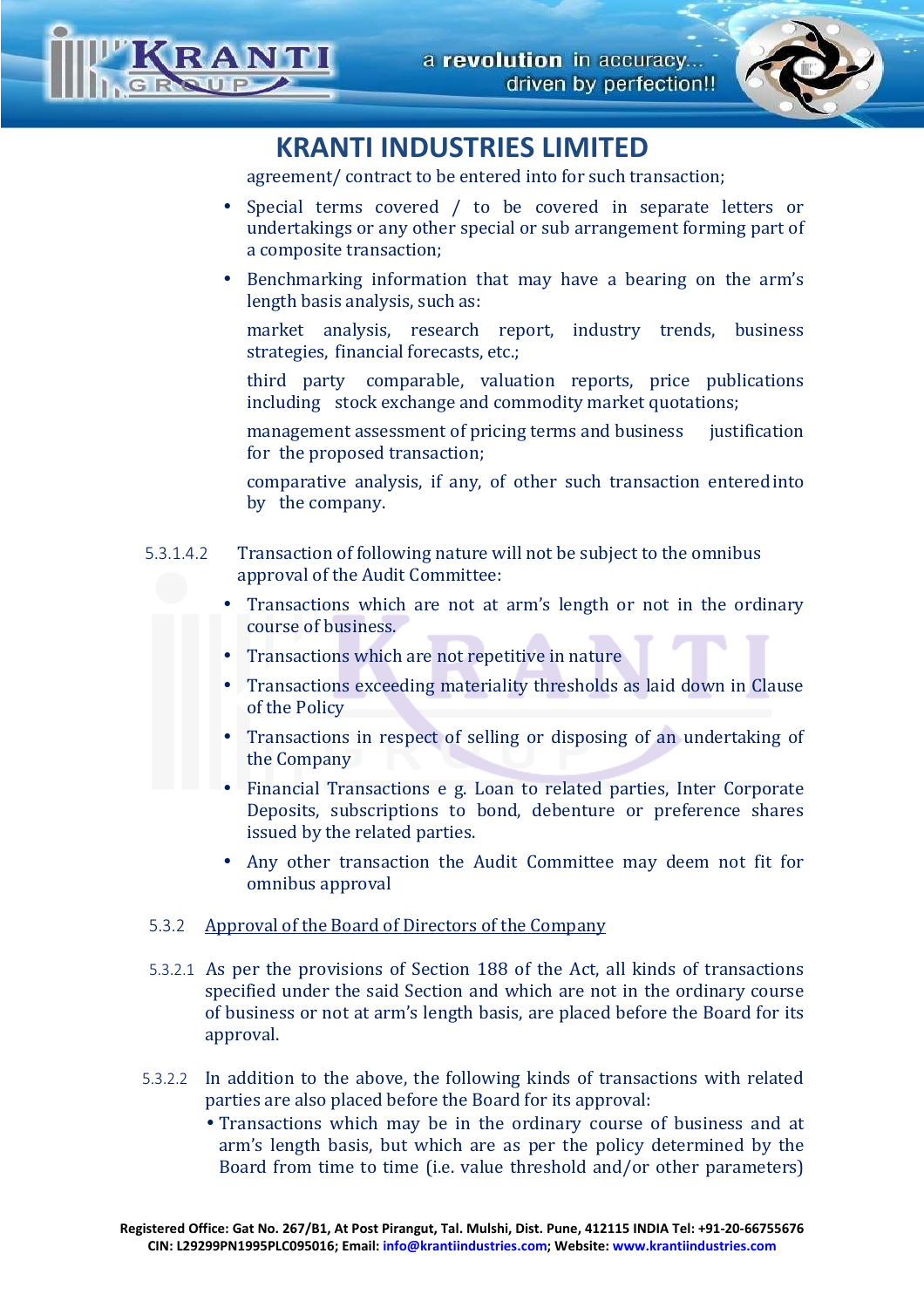

require Board approval in addition to Audit Committee approval;

- Transactions in respect of which the Audit Committee is unable to determine whether or not they are in the ordinary course of business and/or at arm's length basis and decides to refer the same to the Board for approval:
- Transactions which are in the ordinary course of business and at arm's length basis, but which in Audit Committee's view requires Board approval.
- Transactions meeting the materiality thresholds laid down Clause 4 of the Policy, which are intended to be placed before the shareholders for approval.

### 5.3.3 Approval of the Shareholders of the Company

- 5.3.3.1 All the transactions with related parties meeting the materiality thresholds, laid down in Clause 4 of the Policy, are placed before the shareholders for approval.
- 5.3.3.2 All kinds of transactions specified under Section 188 of the Act which (a) are not in the ordinary course of business or not at arm's length basis; and

 (b) exceed the thresholds laid down in Companies (Meetings of Board and its Powers) Rules, 2014 are placed before the shareholders for its approval.

- 5.3.3.3 For this purpose, no related party shall vote to approve the relevant resolution irrespective of whether the entity is a related party to the particular transaction or not.
- 5.3.3.4 Pursuant to Regulation 23(5)(b) of the SEBI Listing Regulations and Section 188(1) of the Act the requirement for seeking shareholders' approval shall not be applicable to transactions between the Company and its wholly owned subsidiary/ies whose accounts are consolidated with the Company.

### **6.** DISCLOSURES

- 6.1 The Company shall disclose, in the Board's report, transactions prescribed in Section 188(1) of the Act with related parties, which are not in ordinary course of business or arm's length basis along with the justification for entering into such transaction.
- 6.2 The Company shall also provide details of all related party transactions meeting the materiality threshold (laid down in Clause 4 of the Policy above) on a quarterly basis to the stock exchanges.
- 6.3 The Company shall submit within 30 days from the date of publication of its

**Registered Office: Gat No. 267/B1, At Post Pirangut, Tal. Mulshi, Dist. Pune, 412115 INDIA Tel: +91-20-66755676 CIN: L29299PN1995PLC095016; Email: info@krantiindustries.com; Website: www.krantiindustries.com**